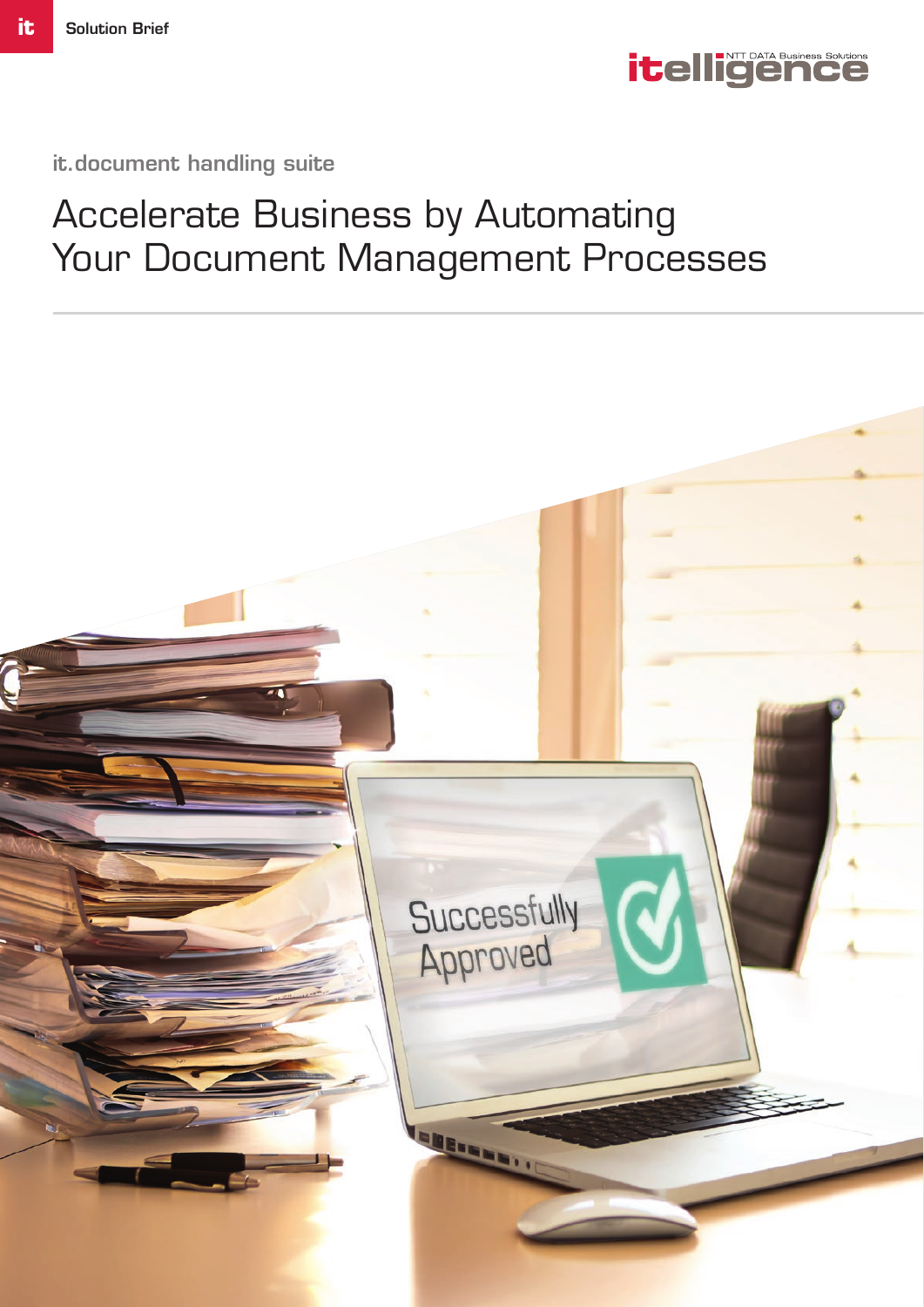None of your employees will  $\blacksquare$ need to spend any time on finding values in documents manually. Everything is managed by the it.document handling suite.



Automated, Cognitive, Technology-Based Solutions

## Smarter Document Handling Processes with it approval and it capture

#### **Automated Processes with Artificial Intelligence (AI)**

In many companies, an incoming document has to pass through a large number of hands. The sales department receives orders, the accounting department receives invoices, certificates come from production, and warehouse management receives shipping documents. A lot of time is spent on handling—that is, if the document management process is manual. itelligence has created the it.document-handling suite, which is an automated, cognitive, technology-based solution. The suite consists of two products, it.approval and it.capture, which can be combined to suit your needs. The two different solutions cover several types of documents; for example, invoices, sales orders, certificates or HR documents.



Both products are based on robot software and AI, which means that all values in the documents are automatically recorded and categorized in your company's ERP system. With AI, the system only gets smarter the more documents it handles.

#### **it.approval Saves you Time and Money**

 Many companies still handle document approval processes for vendor invoices and purchase orders for goods or services manually. This frequently leads to slow approval processes, delayed delivery of goods and late invoice payments, all of which can damage or jeopardize customer and supplier relationships.

Businesses using manual processes often face additional challenges such as missed early-payment discounts and incomplete invoice management transparency. As a result, these organizations operate without basic information such as knowledge of the current approval status of a document or a start-tofinish approval process history. Other difficulties include a high degree of manual tasks for document creation and approval, non-uniform document approval processes, and missing compliance requirements according to internal rules.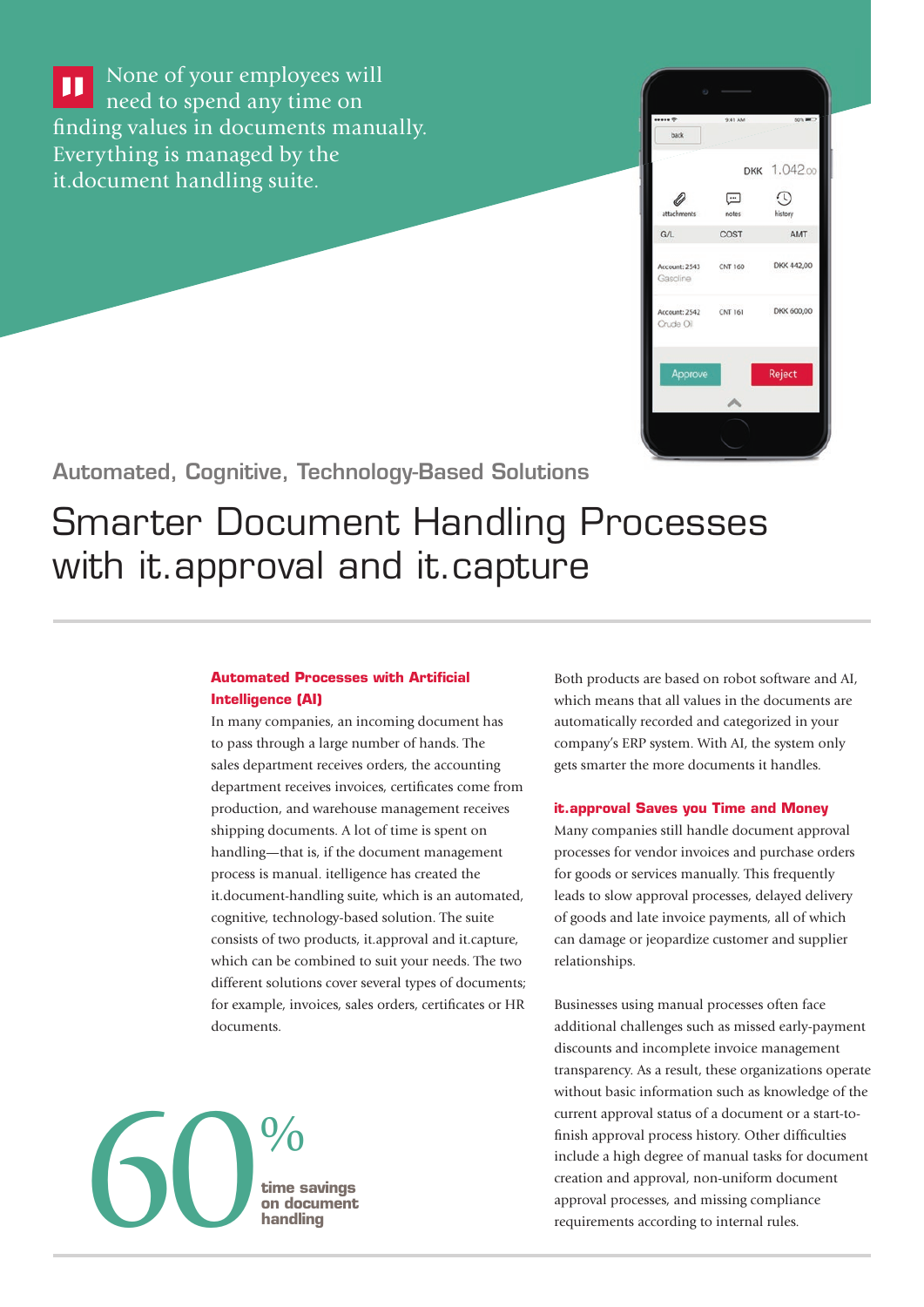#### **it.approval Functionalities**

- Purchase requisition creation and approval
- Purchase order creation and approval
- Creation and approval of invoices
- Creation of invoices through different input channels: – XML fi les
	- Email, scanning using OCR (using it.capture)
- Scanning and manual entry from invoice image
- $\blacksquare$  An option for verification of invoices in the AP department before approval
- A choice of entering accounting information in the AP department or in the line of business
- Automatic approver determination based on cost carrier (next approver determined based on HR hierarchy or table entries)
- Automatic verification of approval limits before final approval
- User-friendly approval screen for approving all document types
- Full history on all approval actions
- Cockpit for AP to monitor documents in approval process

#### **it.approval Benefits**

- More efficient handling of the procure-to-pay process
- Shorter approval cycles
- Optimized cash flows
- Reduced costs per invoice
- Automated creation, entry and approval processes
- No manual handling and archiving, thereby facilitating a paperless office
- Full document history all through the approval process
- Central or local viewing of ongoing or completed documents
- Uniform handling and approval based on internal rules in every location and country
- Controlled and transparent approval processes
- Automatic compliance to approval rules
- Comprehensive time-stamping and logging

#### **Automated Document Handling with it.capture**

Each day, our document capture software "it.capture" processes thousands of documents, and the 75**shorter approval cycles**  $\frac{0}{0}$ 

more documents it processes, the smarter it becomes. We have one central system for receiving documents, which means that all of the customers using this system will take advantage of the system.

We can no longer just minimize time needed for document registration – we can eliminate it completely.

#### **it.capture Benefits**

- Data extraction from PDFs
- Data extraction from scanned documents or emails with attached PDFs
- Data recognition and interpretation
- Data availability in the relevant SAP fields

#### **it.capture Functionalities**

- Opportunity for 100% automation of scanning --> recognition --> registration of documents in the ERP system - no human interaction
- $\blacksquare$  Efficient, reliable capture and filing of legal, personnel or other company documents
- Any type of business document is supported
- Online and immediate validation against up-to-date data in you ERP system - no data replication
- Efficient and standardized processes with formal revisions
- Quick and easy implementation
- Low TCO and high ROI
- No more lost or misplaced documents

#### **it.document handling suite for Automated Document Caption and Indexing in Your ERP System**



**it.document handling suite**

100% auto detection and mapping data to ERP

Automatically registers all relevant information in business documents



#### **Initiate process in ERP**

Further processing in ERP